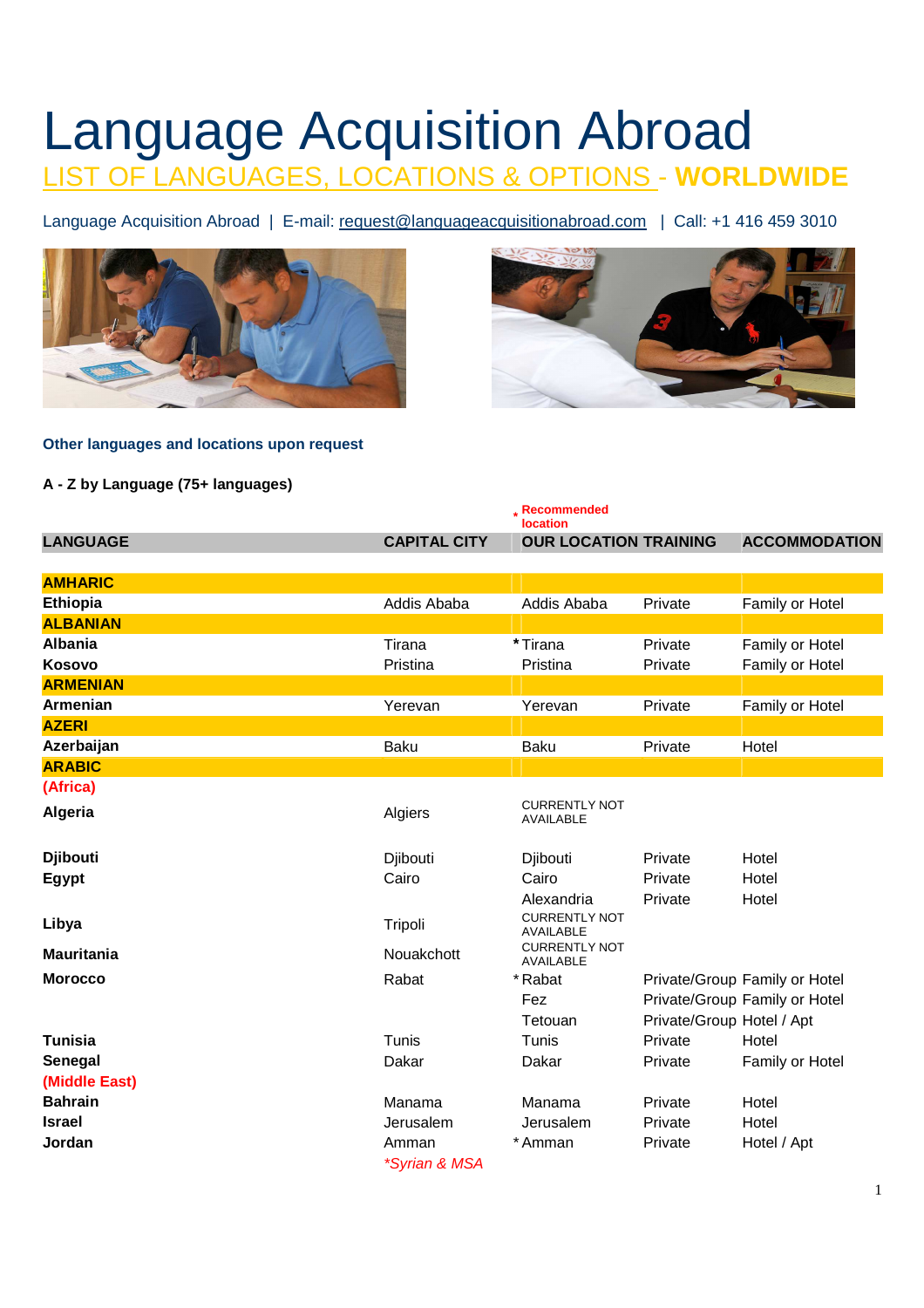|                                   | Arabic available      |                                                     |                             |                                                                |
|-----------------------------------|-----------------------|-----------------------------------------------------|-----------------------------|----------------------------------------------------------------|
| <b>Kuwait</b>                     | <b>Kuwait City</b>    | <b>Kuwait City</b>                                  | Private                     | Hotel                                                          |
| Lebanon                           | <b>Beirut</b>         | <b>Beirut</b>                                       | Private                     | Hotel                                                          |
| Oman                              | Muscat                | * Muscat                                            | Private/Group Villa / Hotel |                                                                |
| <b>Palestine</b>                  | Ramallah              | <b>CURRENTLY NOT</b><br>AVAILABLE                   |                             |                                                                |
| Qatar                             | Doha                  | Doha                                                | Private                     | Hotel                                                          |
| Saudi Arabia                      | Riyadh                | Riyadh                                              | Private                     | Hotel / Apt                                                    |
| <b>Syria</b>                      | Damascus              | <b>CURRENTLY NOT</b><br><b>AVAILABLE</b>            |                             |                                                                |
|                                   | <i>*Syrian Arabic</i> | Amman                                               | Private                     | Hotel                                                          |
| <b>UAE</b>                        | Abu Dhabi             | Abu Dhabi                                           | Private                     | Family or Hotel                                                |
|                                   |                       | Dubai                                               | Private                     | Family or Hotel                                                |
| Yemen                             | Sana'a                | <b>CURRENTLY NOT</b><br>AVAILABLE                   |                             |                                                                |
| <b>BANGLA</b>                     |                       |                                                     |                             |                                                                |
| <b>Bangladesh</b>                 | Dhaka                 | Dhaka                                               | Private                     | Hotel                                                          |
| <b>BENGALI</b>                    |                       |                                                     |                             |                                                                |
| <b>Bangladesh</b>                 | <b>Dhaka</b>          | <b>Dhaka</b>                                        | Private                     | Hotel                                                          |
| India                             | New Delhi             | * New Delhi                                         | Private                     | Hotel                                                          |
| <b>Singapore</b>                  | Singapore             | Singapore                                           | Private                     | Hotel                                                          |
| <b>BOSNIAN</b>                    |                       |                                                     |                             |                                                                |
| <b>Bosnia</b><br><b>BULGARIAN</b> | Sarajevo              | Sarajevo                                            | Private                     | Family or Hotel                                                |
| <b>Bulgaria</b>                   | Sofia                 | Sofia                                               | Private                     | Family or Hotel                                                |
| <b>BURMESE</b>                    |                       |                                                     |                             |                                                                |
|                                   |                       |                                                     |                             |                                                                |
| <b>Myanmar</b>                    | Naypyidaw             | Yangon                                              | Private                     | Hotel                                                          |
| <b>Nepal</b>                      | Kathmandu             | Kathmandu                                           | Private                     | Hotel/Apt                                                      |
| <b>CAMBODIAN</b>                  |                       |                                                     |                             |                                                                |
| Cambodia                          | Phnom Penh            | Phnom Penh                                          | Private                     | Hotel/Apt                                                      |
| <b>CHECHEN</b>                    |                       |                                                     |                             |                                                                |
| Georgia                           | Tbillsi               | Tbillsi                                             | Private                     | Family or Hotel                                                |
| <b>CANTONESE</b>                  |                       |                                                     |                             |                                                                |
| China                             | Beijing<br>Hong Kong  | Beijing<br>Hong Kong<br>10 other cities in<br>China |                             | Private/Group Family or Hotel<br>Private/Group Family or Hotel |
| <b>Taiwan</b>                     | Taipei                | Taipei                                              | Group &<br>Private          | Family or Hotel                                                |
| <b>CEBUANO</b>                    |                       |                                                     |                             |                                                                |
| <b>Philippines</b>                | Manila                | Cebu City                                           | Private                     | Hotel                                                          |
| <b>CROATIAN</b>                   |                       |                                                     |                             |                                                                |
| <b>Croatia</b><br><b>CZECH</b>    | Zagreb                | Zagreb                                              | Private                     | Hotel                                                          |
| <b>Czech Republic</b>             | Prague                | Prague                                              | Private                     | Family or Hotel                                                |
| <b>DANISH</b>                     |                       |                                                     |                             |                                                                |
| <b>Denmark</b>                    | Copenhagen            | Copenhagen                                          | Private                     | Family or Hotel                                                |
| <b>DARI</b>                       |                       |                                                     |                             |                                                                |
| Tajikistan                        | Dushanbe              | *Dushanbe                                           | Private                     | Family or Hotel                                                |
| India                             | New Dehli             | New Dehli                                           | Private                     | Hotel                                                          |
| <b>UAE</b>                        | Abu Dhabi             | Abu Dhabi                                           | Private                     | Hotel                                                          |
|                                   |                       | Dubai                                               | Private                     | Hotel                                                          |
| Jordan                            | Amman                 | Amman                                               | Private                     | Family or Hotel                                                |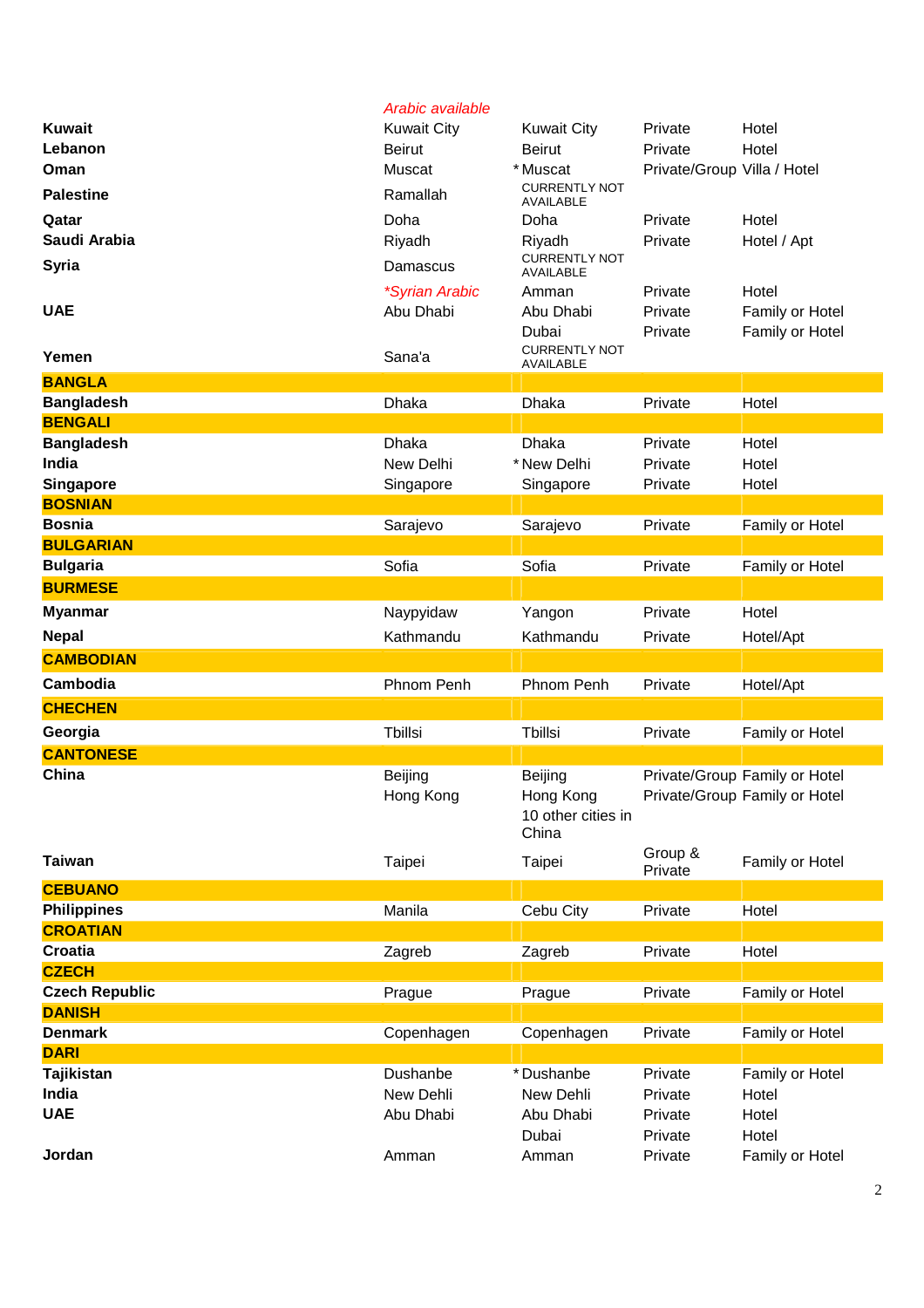| <b>DUTCH</b>                         |                     |                                |                    |                                    |
|--------------------------------------|---------------------|--------------------------------|--------------------|------------------------------------|
| <b>Belgium</b>                       | <b>Brussels</b>     | <b>Brussels</b>                | Private            | Family or Hotel                    |
|                                      |                     | Flanders Region Private        |                    | Family or Hotel                    |
| <b>Netherlands</b>                   | Amsterdam           | Amsterdam                      | Private            | Family or Hotel                    |
|                                      |                     | Rotterdam                      | Private            | Family or Hotel                    |
| <b>ESTONIAN</b>                      |                     |                                |                    |                                    |
| <b>Estonia</b>                       | Tallinn             | Tallinn                        |                    | Private/Group Family or Hotel      |
| <b>FARSI (also see Persian)</b>      |                     |                                |                    |                                    |
| Jordan                               | Amman               | * Amman                        | Private            | Hotel                              |
| Tajikistan                           | Dushanbe            | *Dushanbe                      | Private            | Family or Hotel                    |
| <b>Nepal</b>                         | Kathmandu           | * Kathmandu                    | Private            | Hotel / Apt                        |
| India                                | New Dehli           | New Dehli                      | Private            | Hotel                              |
| <b>UAE</b>                           | Abu Dhabi           | Abu Dhabi                      | Private            | Hotel                              |
|                                      |                     | Dubai                          | Private            | Hotel                              |
| <b>FINNISH</b>                       |                     |                                |                    |                                    |
| <b>Finland</b>                       | Helsinki            | Helsinki                       | Private            | Family or Hotel                    |
| <b>FRENCH</b>                        |                     |                                |                    |                                    |
| (Africa)                             |                     |                                |                    |                                    |
| Angola                               | Luanda              | Luanda                         | Private            | Hotel                              |
| <b>Benin</b>                         | Porto-Novo          | Cotonou                        | Private            | Hotel/Apt                          |
|                                      |                     | Porto-Novo                     |                    |                                    |
| <b>Burkina Faso</b>                  | Ouagadougou         | Ouagadougou                    | Private            | Hotel                              |
| Cameroon                             | Yaoundé             | *Yaoundé                       | Private            | Family or Hotel                    |
| <b>Rep of the Congo</b>              | Kinshasa            | <b>Upon special</b><br>request |                    |                                    |
| <b>Djibouti</b>                      | Djibouti City       | Djibouti City                  | Private            | Hotel                              |
| <b>Equatorial Guinea</b>             | Malabo              |                                |                    |                                    |
| Ethiopia                             | Addis Ababa         | Addis Ababa                    | Private            | Family or Hotel                    |
| Gabon<br>Ghana                       | Libreville<br>Accra | * Libreville<br>Accra          | Private<br>Private | Family or Hotel                    |
|                                      |                     | <b>Upon special</b>            |                    | Family or Hotel                    |
| Guinea                               | Conakry             | request                        |                    |                                    |
| <b>Ivory Coast</b>                   | Yamoussoukro        | <b>Upon special</b><br>request |                    |                                    |
| Kenya                                | Nairobi             | Nairobi                        | Private            | Hotel                              |
| Madagascar                           | Antananarivo        | Antananarivo                   | Private            | Hotel                              |
| <b>Mali</b>                          | Bamako              | Bamako                         | Private            | Hotel                              |
| <b>Morrocco</b>                      | Rabat               | *Rabat                         | Private            | Family or Hotel                    |
| <b>Niger</b>                         | Niamey              | <b>Upon special</b><br>request |                    |                                    |
| <b>Rep. of the Congo</b>             | <b>Brazzaville</b>  | <b>Upon special</b><br>request |                    |                                    |
| Rwanda                               | Kigali              | Kigali                         | Private            | Family or Hotel                    |
| Senegal                              | Dakar               | *Dakar                         | Private            | Family or Hotel                    |
| <b>Seychelles</b><br><b>Tanzania</b> | Victoria            | Victoria                       | Private            | Hotel                              |
|                                      | Dar es Salaam       | Dar es Salaam<br>Arusha        | Private<br>Private | Family or Hotel<br>Family or Hotel |
| <b>Togo</b>                          | Lome                | Lome                           | Private            | Hotel                              |
| <b>Tunisia</b>                       | Tunis               | Tunis                          | Private            | Hotel                              |
| Uganda                               | Kampala             | Kampala                        | Private            | Family or Hotel                    |
| (Europe)                             |                     |                                |                    |                                    |
| <b>Belgium</b>                       | <b>Brussels</b>     | <b>Brussels</b>                | Private            | Family or Hotel                    |
|                                      |                     |                                |                    |                                    |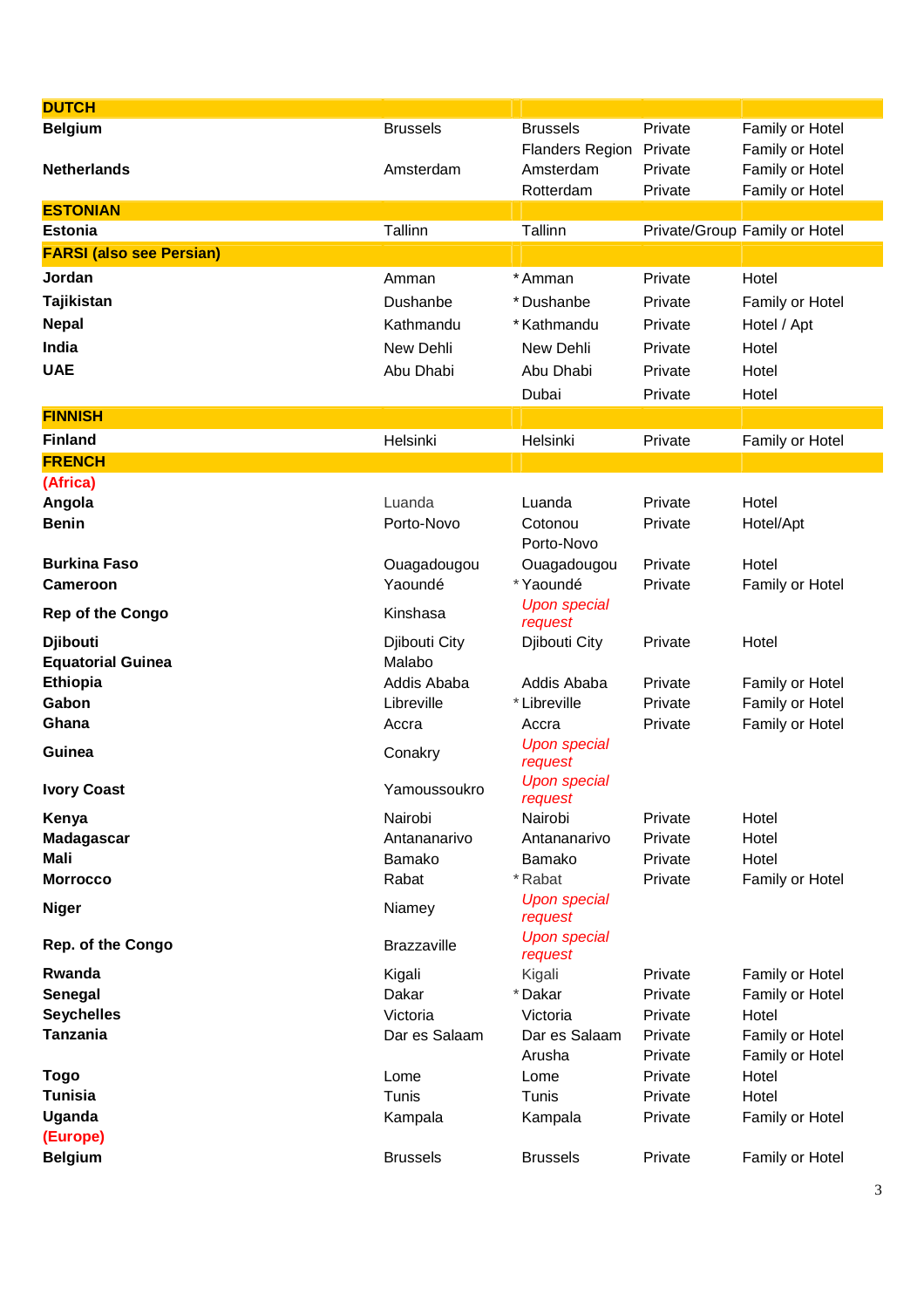| <b>France</b><br><b>Guernsey</b><br>Jersey<br>Luxembourg<br><b>Monaco</b><br><b>Switzerland</b> | Paris<br>Saint Peter Port<br>Saint Helier<br>Luxembourg City<br>Monaco<br>Bern | Paris<br>Bordeaux<br><b>Nice</b><br>30 other cities in<br>France<br>Saint Peter Port<br>Saint Helier<br>Luxembourg City Private<br>Monaco<br>Geneva<br>Montreax | Private/Group All types<br>Private<br>Private | Hotel<br>Hotel<br>Family or Hotel<br>Private/Group Family or Hotel<br>Private/Group Family or Hotel<br>Private/Group Family or Hotel |
|-------------------------------------------------------------------------------------------------|--------------------------------------------------------------------------------|-----------------------------------------------------------------------------------------------------------------------------------------------------------------|-----------------------------------------------|--------------------------------------------------------------------------------------------------------------------------------------|
| (North America)<br>Canada                                                                       | Ottawa                                                                         | Quebec City<br>Montreal                                                                                                                                         |                                               | Private/Group Family or Hotel<br>Private/Group Family or Hotel                                                                       |
| (America's & Caribean)                                                                          |                                                                                |                                                                                                                                                                 |                                               |                                                                                                                                      |
| Haiti                                                                                           | Port-au-Prince                                                                 | Port-au-Prince                                                                                                                                                  | Private                                       | Hotel                                                                                                                                |
| <b>French Guiana</b>                                                                            |                                                                                |                                                                                                                                                                 |                                               |                                                                                                                                      |
|                                                                                                 | Cayenne                                                                        | *Cayenne                                                                                                                                                        | Private                                       | Hotel / Apt                                                                                                                          |
| La Martinique                                                                                   |                                                                                | <b>Trois-Ilets</b>                                                                                                                                              | Private                                       | Hotel / Studio Apt                                                                                                                   |
| Guadeloupe                                                                                      | Basse-Terre                                                                    | St. Anne                                                                                                                                                        | Private                                       | Hotel / Studio Apt                                                                                                                   |
| (Oceania)                                                                                       |                                                                                |                                                                                                                                                                 |                                               |                                                                                                                                      |
| French Polynesia Tahiti                                                                         | Papeete                                                                        | Papeete                                                                                                                                                         | Private                                       | Hotel / Studio Apt                                                                                                                   |
| <b>French Southern</b>                                                                          | Reunion Island                                                                 | <b>Reunion Island</b>                                                                                                                                           | Private                                       | Hotel / Family                                                                                                                       |
| <b>New Caledonia</b>                                                                            | Noumea                                                                         | Noumea                                                                                                                                                          | Private                                       | Hotel / Family                                                                                                                       |
| Vanuatu                                                                                         | Port Vila                                                                      | Port Vila                                                                                                                                                       | Private                                       | Hotel                                                                                                                                |
| <b>GEORGIAN</b>                                                                                 |                                                                                |                                                                                                                                                                 |                                               |                                                                                                                                      |
| Georgia                                                                                         | Tbillsi                                                                        | Tbillsi                                                                                                                                                         | Private                                       | Hotel/Apt                                                                                                                            |
| <b>GERMAN</b>                                                                                   |                                                                                |                                                                                                                                                                 |                                               |                                                                                                                                      |
| (Europe)                                                                                        |                                                                                |                                                                                                                                                                 |                                               |                                                                                                                                      |
| <b>Austria</b>                                                                                  | Vienna                                                                         | Vienna                                                                                                                                                          |                                               | Private/Group Family or Hotel                                                                                                        |
| Germany                                                                                         | <b>Berlin</b>                                                                  | <b>Berlin</b>                                                                                                                                                   |                                               | Private/Group Family or Hotel                                                                                                        |
|                                                                                                 |                                                                                | Munich<br>Hamburg<br>25 other cities in<br>Germany                                                                                                              |                                               | Private/Group Family or Hotel<br>Private/Group Family or Hotel                                                                       |
| <b>Switzerland</b>                                                                              | Bern                                                                           | <b>Basel</b>                                                                                                                                                    |                                               | Private/Group Family or Hotel                                                                                                        |
| <b>GREEK</b>                                                                                    |                                                                                |                                                                                                                                                                 |                                               |                                                                                                                                      |
| Greece                                                                                          | Athens                                                                         | Athens<br>Crete<br>Chalandri                                                                                                                                    | Private/Group Hotel / Apt                     | Private/Group Family or Hotel<br>Private/Group Family or Hotel                                                                       |
| <b>HAUSA</b>                                                                                    |                                                                                |                                                                                                                                                                 |                                               |                                                                                                                                      |
| <b>Benin</b>                                                                                    | Porto-Novo                                                                     | Cotonou                                                                                                                                                         | Private                                       | Hotel/Apt                                                                                                                            |
| <b>Cameroon</b>                                                                                 | Yaounde                                                                        | *Yaounde                                                                                                                                                        | Private                                       | Family or Hotel                                                                                                                      |
| Ghana                                                                                           | Accra                                                                          | Accra                                                                                                                                                           | Private                                       | Family or Hotel                                                                                                                      |
| Togo                                                                                            | Lome                                                                           | Lome                                                                                                                                                            | Private                                       | Hotel                                                                                                                                |
| <b>HEBREW</b>                                                                                   |                                                                                |                                                                                                                                                                 |                                               |                                                                                                                                      |
| <b>Israel</b>                                                                                   | Jerusalem                                                                      | Jerusalem                                                                                                                                                       | Private                                       | Hotel                                                                                                                                |
|                                                                                                 |                                                                                | <b>Tel Aviv</b>                                                                                                                                                 | Private                                       | Hotel                                                                                                                                |
| <b>HINDI</b>                                                                                    |                                                                                |                                                                                                                                                                 |                                               |                                                                                                                                      |
| India                                                                                           | New Delhi                                                                      | * New Delhi                                                                                                                                                     | Private                                       | Family or Hotel                                                                                                                      |
|                                                                                                 |                                                                                | Jaipur                                                                                                                                                          | Private                                       | Hotel                                                                                                                                |
| <b>Nepal</b>                                                                                    |                                                                                |                                                                                                                                                                 |                                               |                                                                                                                                      |
|                                                                                                 | Kathmandu                                                                      | * Kathmandu                                                                                                                                                     | Private                                       | Hotel/Apt                                                                                                                            |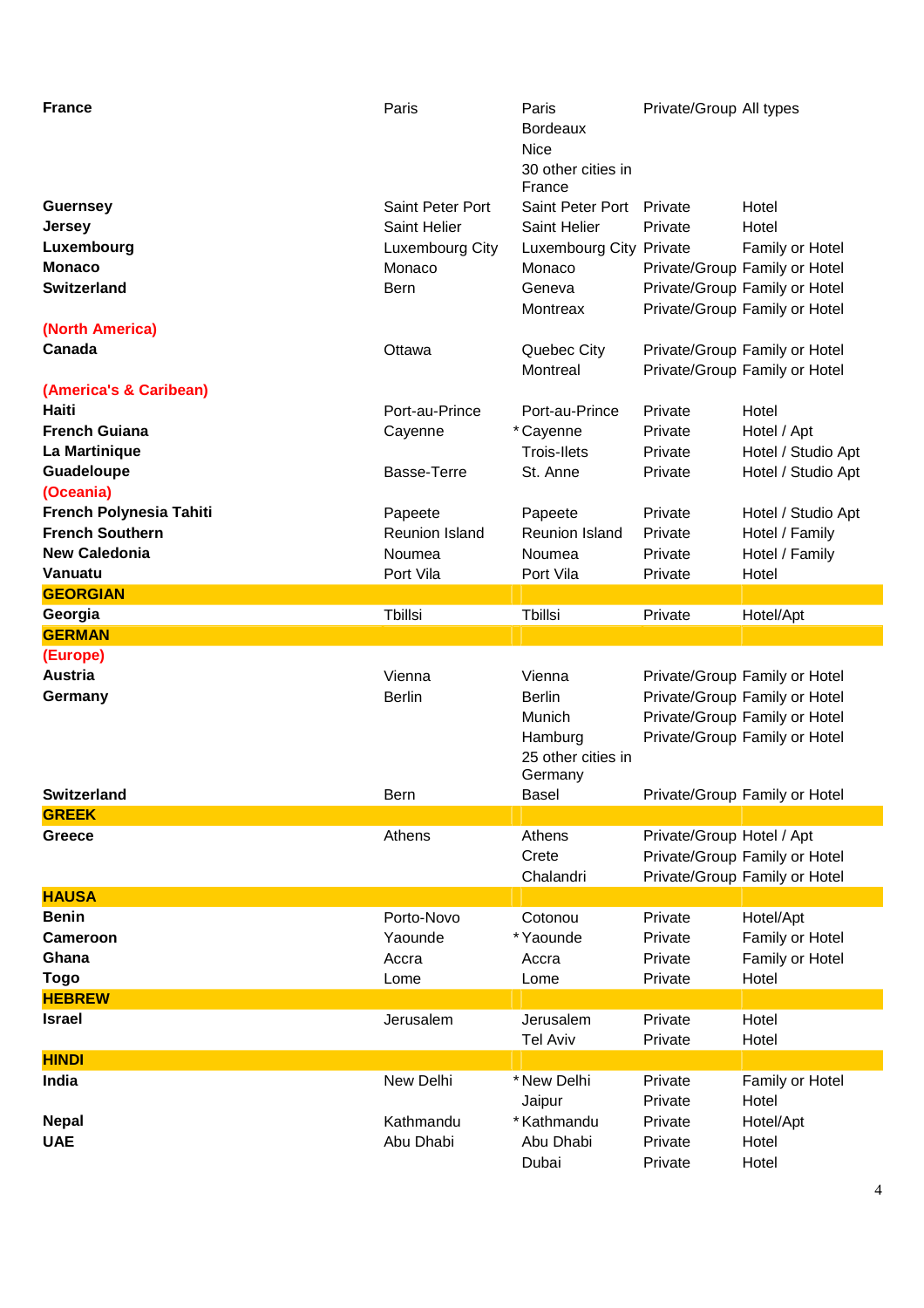| Sri Lanka                    | Colombo         | Colombo            | Private | Hotel                         |
|------------------------------|-----------------|--------------------|---------|-------------------------------|
| <b>HILIGAYNON</b>            |                 |                    |         |                               |
| <b>Philippines</b>           | Manila          | <b>Iloilo</b>      | Private | Hotel                         |
| <b>HUNGARIAN</b>             |                 |                    |         |                               |
| <b>Hungary</b>               | <b>Budapest</b> | <b>Budapest</b>    | Private | Family or Hotel               |
| <b>INDONESIAN (Bahasa)</b>   |                 |                    |         |                               |
| <b>Indonesia</b>             | Jakarta         | Jakarta            | Private | Family or Hotel               |
|                              |                 | * Yogaykarta       |         | Private/Group Family or Hotel |
|                              |                 | Malang             |         | Private/Group Family or Hotel |
| <b>Malaysia</b>              | Kuala Lumpur    | Kuala Lumpur       | Private | Family or Hotel               |
| <b>Philippines</b>           | Manila          | Manila             | Private | Hotel                         |
| <b>ILOCANO</b>               |                 |                    |         |                               |
| <b>Philippines</b>           | Manila          | Laoag City         | Private | Hotel                         |
| <b>ITALIAN</b>               |                 |                    |         |                               |
| <b>Italy</b>                 | Rome            | *Rome              |         | Private/Group Family or Hotel |
|                              |                 | Florence           |         | Private/Group Family or Hotel |
|                              |                 | <b>Naples</b>      |         | Private/Group Family or Hotel |
|                              |                 | 25 other cities in |         |                               |
|                              |                 | Italy              |         |                               |
| <b>Switzerland</b>           |                 | Lugano             |         | Private/Group Family or Hotel |
| <b>JAPANESE</b>              |                 |                    |         |                               |
| Japan                        | Tokyo           | Tokyo              |         | Private/Group Family or Hotel |
|                              |                 | Fukuoka            |         | Private/Group Family or Hotel |
|                              |                 | Fussa              |         |                               |
|                              |                 | City (Yokota Air   | Private | Hotel                         |
|                              |                 | Base)<br>Osaka     |         | Private/Group Family or Hotel |
|                              |                 | Okazaki            |         | Private/Group Family or Hotel |
|                              |                 | 10 other cities in |         |                               |
|                              |                 | Japan              |         |                               |
| <b>South Korea</b>           | Seoul           | Seoul              | Private | Family or Hotel               |
| <b>JAVANESE (Indonesian)</b> |                 |                    |         |                               |
| Indonesia                    | Jakarta         | Jakarta            | Private | Family or Hotel               |
| <b>Malaysia</b>              | Kuala Lumpur    | Kuala Lumpur       | Private | Family or Hotel               |
| <b>Singapore</b>             | Singapore       | Singapore          | Private | Hotel                         |
| <b>KAZAKH</b>                |                 |                    |         |                               |
| <b>Kazakhstan</b>            | Almaty          | Almaty             | Private | Family or Hotel               |
| <b>KOREAN</b>                |                 |                    |         |                               |
| Japan                        | Tokyo           | Tokyo              | Private | Family or Hotel               |
| <b>South Korea</b>           | Seoul           | Seoul              |         | Private/Group Family or Hotel |
|                              |                 | Pusan (Busan)      |         | Private/Group Family or Hotel |
|                              |                 | Jeonju             | Private | Hotel                         |
| <b>Singapore</b>             | Singapore       | Singapore          | Private | Hotel                         |
| <b>KYRGYZ</b>                |                 |                    |         |                               |
| Kyrgyzstan                   | <b>Bishkek</b>  | <b>Bishkek</b>     | Private | Hotel                         |
| <b>LAO</b>                   |                 |                    |         |                               |
| Laos                         | Vientiane       | Vientiane          | Private | Hotel                         |
|                              |                 | Luang Prabang      | Private | Hotel                         |
| <b>LATVIAN</b>               |                 |                    |         |                               |
| Latvia                       | Riga            | Riga               |         | Private/Group Family or Hotel |
| <b>MALAY</b>                 |                 |                    |         |                               |
| Indonesia                    | Jakarta         | Jakarta            | Private | Hotel/ Guesthouse             |
| <b>Singapore</b>             | Singapore       | Kuala Lumpur       | Private | Family or Hotel               |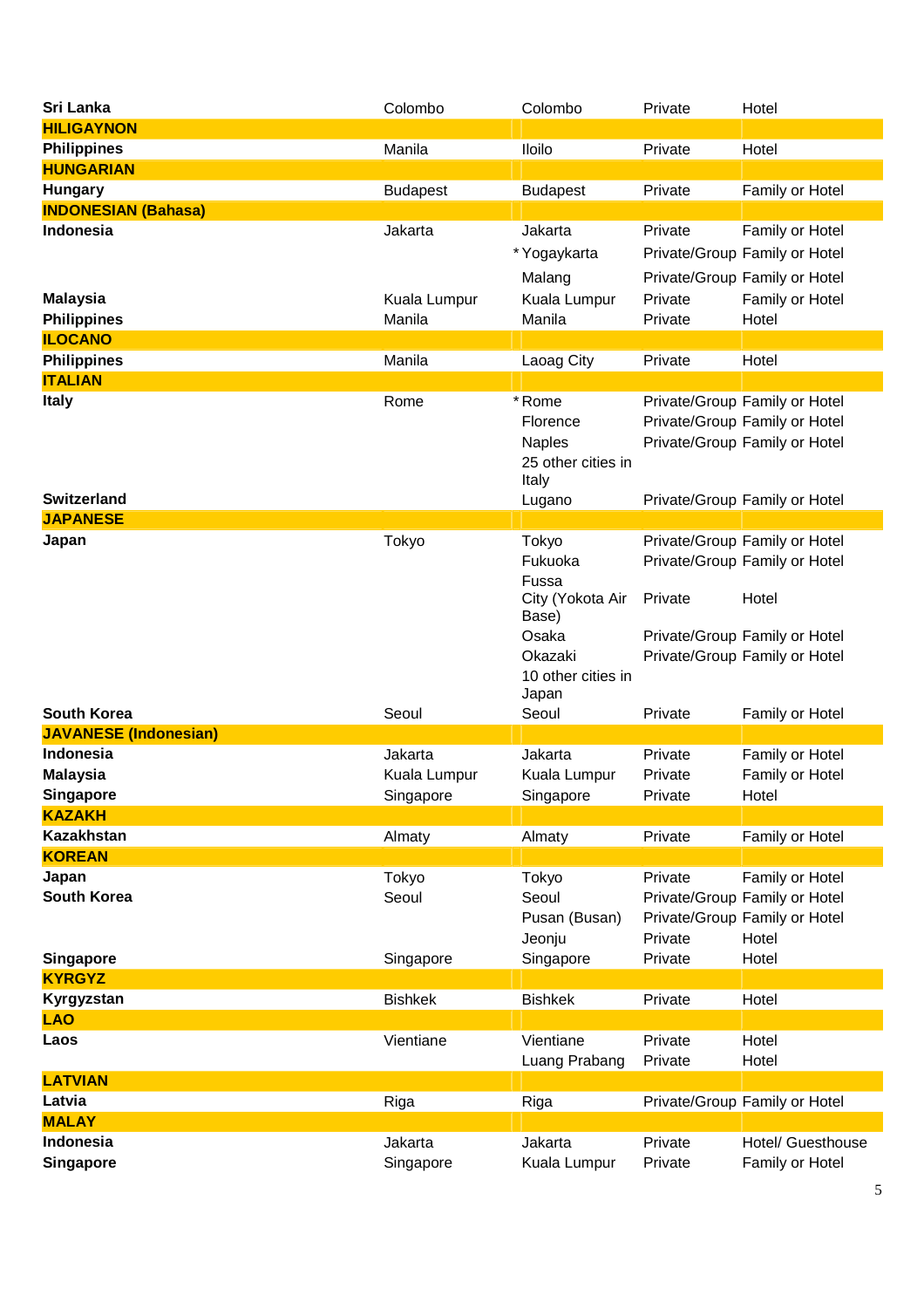| <b>Malaysia</b>                            | Kuala Lumpur    | Kuala Lumpur                             | Private            | Family or Hotel                                                                                 |
|--------------------------------------------|-----------------|------------------------------------------|--------------------|-------------------------------------------------------------------------------------------------|
| <b>MACEDONIAN</b>                          |                 |                                          |                    |                                                                                                 |
| <b>Macedonia</b>                           | Skopje          | Skopje                                   | Private            | Family or Hotel                                                                                 |
| <b>MANDARIN</b>                            |                 |                                          |                    |                                                                                                 |
| China                                      | Beijing         | Beijing                                  | Group &<br>Private | Family or Hotel                                                                                 |
|                                            |                 | Shanghai                                 | Group &<br>Private | Family or Hotel                                                                                 |
|                                            |                 | Xian                                     | Group &<br>Private | Family or Hotel                                                                                 |
|                                            |                 | Chengdu                                  | Private            | Hotel                                                                                           |
|                                            |                 | Shenyang                                 | Private            | Hotel                                                                                           |
|                                            |                 | Hong Kong<br>10 other cities in<br>China |                    | Private/Group Family or Hotel                                                                   |
| <b>Taiwan</b>                              | Taipei          | Taipei                                   | Group &<br>Private | Family or Hotel                                                                                 |
| <b>MANDINKA</b>                            |                 |                                          |                    |                                                                                                 |
| Senegal                                    | Dakar           | Dakar                                    | Private            | Family or Hotel                                                                                 |
| <b>MONGOLIAN</b>                           |                 |                                          |                    |                                                                                                 |
| Mongolia                                   | Ulaanbaatar     | Ulaanbaatar                              | Private            | Family or Hotel                                                                                 |
| <b>NORWEIGN</b>                            |                 |                                          |                    |                                                                                                 |
| <b>Norway</b>                              | Oslo            | Oslo                                     | Private            | Family or Hotel                                                                                 |
| <b>PASHTO</b>                              |                 |                                          |                    |                                                                                                 |
| Tajikistan                                 | Dushanbe        | *Dushanbe                                | Private            | Family or Hotel                                                                                 |
| <b>Nepal</b>                               | Kathmandu       | * Kathmandu                              | Private            | Hotel/Apt                                                                                       |
| India                                      | New Dehli       | New Dehli                                | Private            | Hotel                                                                                           |
| <b>United Arab Emirates</b>                | Abu Dhabi       | Abu Dhabi<br>Dubai                       | Private<br>Private | Hotel<br>Hotel                                                                                  |
| <b>PERSIAN (see Farsi, Dari and Tajik)</b> |                 |                                          |                    |                                                                                                 |
| See Farsi, Dari or Tajik                   |                 |                                          |                    |                                                                                                 |
| <b>POLISH</b>                              |                 |                                          |                    |                                                                                                 |
| <b>Poland</b>                              | Warsaw          | Warsaw<br>Krakow                         | Private<br>Private | Family or Hotel<br>Family or Hotel                                                              |
| <b>PORTUGUESE</b>                          |                 |                                          |                    |                                                                                                 |
| (Africa)                                   |                 |                                          |                    |                                                                                                 |
| Angola                                     | Luanda          | Luanda                                   | Private            | Hotel                                                                                           |
| Mozambique                                 | Maputo          | Maputo                                   | Private            | Hotel                                                                                           |
| (Europe)                                   |                 |                                          |                    |                                                                                                 |
| Portugal                                   | Lisbon          | Lisbon<br>Faro<br>Porto                  |                    | Private/Group Family or Hotel<br>Private/Group Family or Hotel<br>Private/Group Family or Hotel |
| (South America)                            |                 |                                          |                    |                                                                                                 |
| <b>Brazil</b>                              | <b>Brasilia</b> | * Brasilia                               | Private            | Family or Hotel                                                                                 |
|                                            |                 | <b>RIO</b>                               |                    | Private/Group Family or Hotel                                                                   |
|                                            |                 | Florianopolis                            | Private            | Family or Hotel                                                                                 |
|                                            |                 | Salvador Bahia                           |                    | Private/Group Family or Hotel                                                                   |
|                                            |                 | Maceio                                   |                    | Private/Group Family or Hotel                                                                   |
|                                            |                 | Sao Paulo                                |                    | Private/Group Family or Hotel                                                                   |
| <b>PUNJABI</b>                             |                 |                                          |                    |                                                                                                 |
| India                                      | New Delhi       | New Delhi                                | Private            | Hotel                                                                                           |
|                                            |                 | Chandigarth<br>* Kathmandu               | Private            | Hotel                                                                                           |
| <b>Nepal</b>                               | Kathmandu       |                                          | Private            | Hotel/Apt                                                                                       |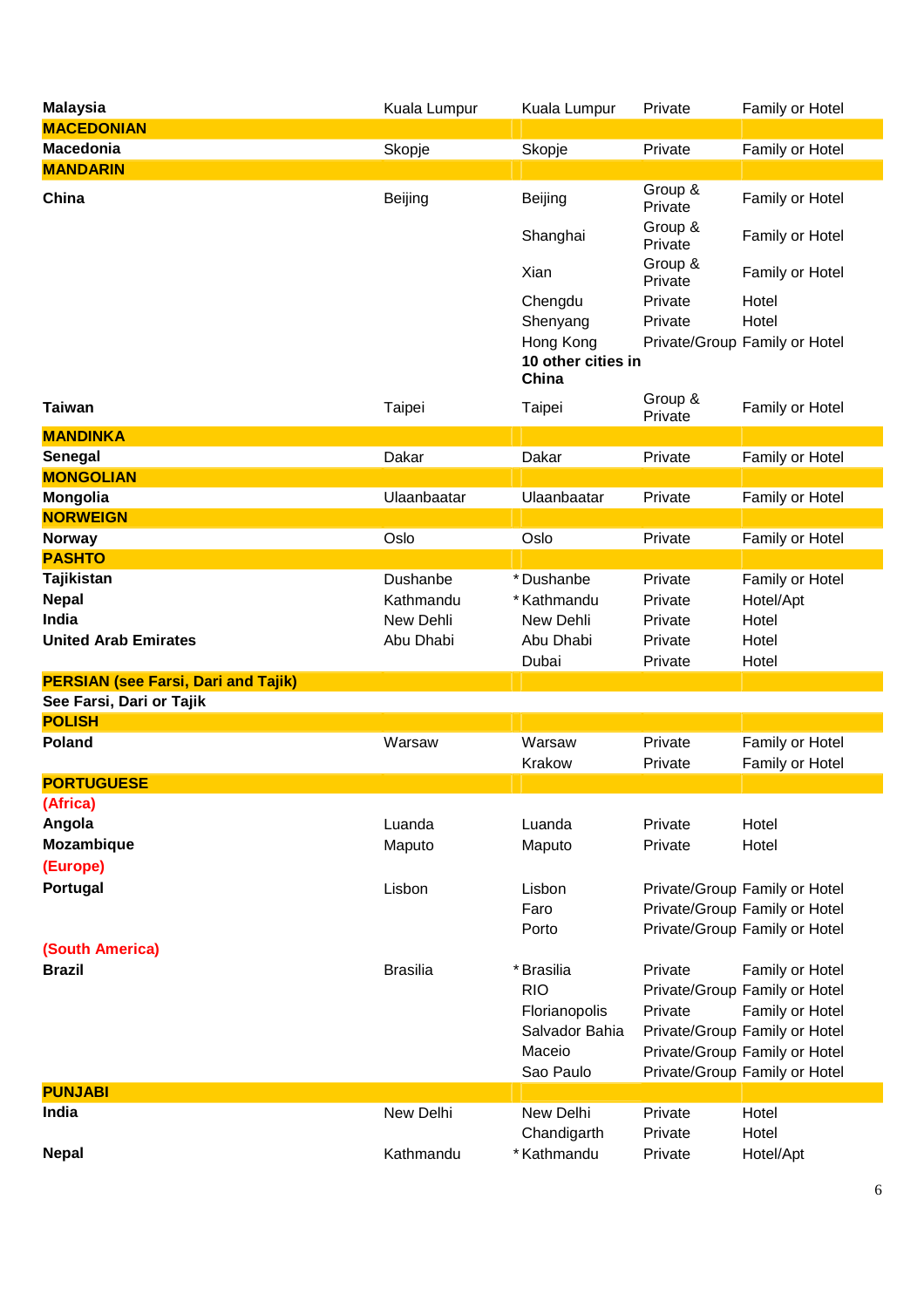| <b>PULAAR</b>                                 |                             |                             |                    |                                                                |
|-----------------------------------------------|-----------------------------|-----------------------------|--------------------|----------------------------------------------------------------|
| Senegal                                       | Dakar                       | Dakar                       | Private            | Family or Hotel                                                |
| <b>ROMANIAN</b>                               |                             |                             |                    |                                                                |
| <b>Hungary</b><br><b>Moldova</b>              | <b>Budapest</b><br>Chisinau | <b>Budapest</b><br>Chisinau | Private<br>Private | Hotel<br>Hotel                                                 |
| Romania                                       | <b>Bucharest</b>            | <b>Bucharest</b>            | Private            | Hotel                                                          |
| <b>RUSSIAN</b>                                |                             |                             |                    |                                                                |
| Armenia                                       | Yerevan                     | Yerevan                     | Private            | Family or Hotel                                                |
| <b>Belarus</b>                                | <b>Minsk</b>                | Minsk                       |                    | Private/Group Family or Hotel                                  |
| <b>Estonia</b>                                | Tallinn                     | Tallinn                     |                    | Private/Group Family or Hotel                                  |
| Georgia                                       | Tbillsi                     | Tbillsi                     | Private            | Hotel/Apt                                                      |
| Latvia                                        | Riga                        | * Riga                      |                    | Private/Group Family or Hotel                                  |
| Lithuania                                     | Vilnius                     | Vilnius                     | Private            | Hotel/Apt                                                      |
| <b>Moldova</b>                                | Chisinau                    | Chisinau                    | Private            | Family or Hotel                                                |
| <b>Ukraine</b>                                | Kiev                        | * Kiev                      | Private            | Family or Hotel                                                |
| (Asia)                                        |                             |                             |                    |                                                                |
| Azerbaijan                                    | Baku                        | <b>Baku</b>                 | Private            | Hotel                                                          |
| <b>Kazakhstan</b>                             | Astana                      | Almaty                      | Private            | Family / Hotel                                                 |
|                                               |                             | Astana                      | Private            | Hotel                                                          |
| Kyrgyzstan                                    | <b>Bishkek</b>              | <b>Bishkek</b>              | Private            | Hotel                                                          |
| Mongolia                                      | Ulaanbaatar                 | Ulaanbaatar                 | Private            | Family or Hotel                                                |
| <b>Russia</b>                                 | Moscow                      | Moscow                      |                    | Private/Group Family or Hotel                                  |
|                                               |                             | * St. Petesburg             |                    | Private/Group Family or Hotel                                  |
|                                               |                             | Kazan                       |                    | Private/Group Family or Hotel                                  |
|                                               |                             | Ufa                         |                    | Private/Group Family or Hotel                                  |
|                                               |                             | Kaliningrad                 | Private            | Family or Hotel                                                |
| Tajikistan                                    | Dushanbe                    | *Dushanbe                   | Private            | Family or Hotel                                                |
| <b>Uzbekistan</b>                             | <b>Tashkent</b>             | Tashkent                    | Private            | Hotel                                                          |
| <b>SANSKRIT (Classical language of India)</b> |                             |                             |                    |                                                                |
| India                                         | New Dehli                   | New Dehli                   | Private            | Hotel                                                          |
| <b>SERBIAN</b>                                |                             |                             |                    |                                                                |
| <b>Serbia</b>                                 | Belgrade                    | Belgrade                    | Private            | Family or Hotel                                                |
| <b>SEREER</b>                                 |                             |                             |                    |                                                                |
| Senegal                                       | Dakar                       | Dakar                       | Private            | Family or Hotel                                                |
| <b>SLOVAK</b>                                 |                             |                             |                    |                                                                |
| Slovakia                                      | <b>Bratislava</b>           | <b>Bratislava</b>           | Private            | Family or Hotel                                                |
| <b>SINHALA</b>                                |                             |                             |                    |                                                                |
| Sri Lanka                                     | Colombo                     | Colombo                     | Private            | Hotel                                                          |
| <b>SPANISH</b>                                |                             |                             |                    |                                                                |
| (Europe)                                      |                             |                             |                    |                                                                |
| Spain                                         | Madrid                      | Madrid                      |                    | Private/Group Family or Hotel                                  |
|                                               |                             | Granada<br>Barcelona        |                    | Private/Group Family or Hotel<br>Private/Group Family or Hotel |
|                                               |                             | Malaga                      |                    | Private/Group Family or Hotel                                  |
|                                               |                             | Pamplona                    |                    | Private/Group Family or Hotel                                  |
|                                               |                             |                             |                    |                                                                |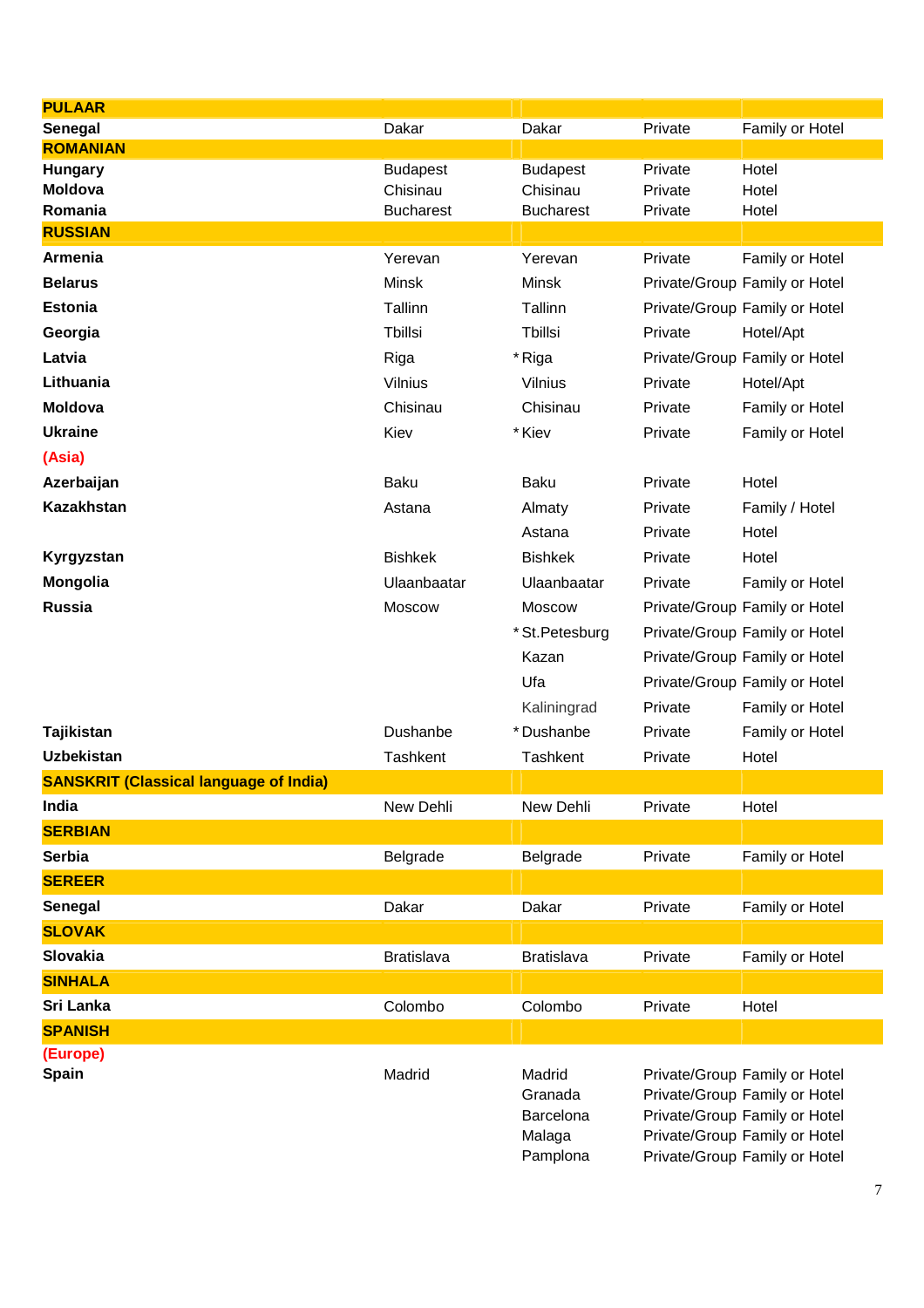|                             |                       | Salamanca<br>San Sebastian                                    |         | Private/Group Family or Hotel<br>Private/Group Family or Hotel |
|-----------------------------|-----------------------|---------------------------------------------------------------|---------|----------------------------------------------------------------|
|                             |                       | Santiago de                                                   |         | Private/Group Family or Hotel                                  |
|                             |                       | Compostella<br>Seville                                        |         |                                                                |
|                             |                       | Valencia<br>15 other cities in                                |         | Private/Group Family or Hotel<br>Private/Group Family or Hotel |
|                             |                       | Spain                                                         |         |                                                                |
| (South America)             |                       |                                                               |         |                                                                |
| Argentina                   | <b>Buenos Aires</b>   | <b>Buenos Aires</b>                                           |         | Private/Group Family or Hotel                                  |
|                             |                       | Mendoza                                                       |         | Private/Group Family or Hotel                                  |
| <b>Bolivia</b>              | Sucre                 | Sucre                                                         |         | Private/Group Family or Hotel                                  |
|                             |                       | La Paz                                                        |         | Private/Group Family or Hotel                                  |
| <b>Chile</b>                | Santiago              | Santiago                                                      |         | Private/Group Family or Hotel                                  |
|                             |                       | Viña del Mar                                                  |         | Private/Group Family or Hotel                                  |
| Colombia                    | Bogota                | Bogota                                                        |         | Private/Group Family or Hotel                                  |
|                             |                       | Cartegena                                                     |         | Private/Group Family or Hotel                                  |
| <b>Ecuador</b>              | Quito                 | Quito                                                         |         | Private/Group Family or Hotel                                  |
| Paraguay                    | Asuncion              | Asuncion                                                      | Private | Family or Hotel                                                |
| Peru                        | Lima                  | Lima                                                          |         | Private/Group Family or Hotel                                  |
|                             |                       | Cusco                                                         | Private | Private/Group Family or Hotel                                  |
| <b>Uruguay</b><br>Venezuela | Montevideo<br>Caracas | Montevideo                                                    |         | Family or Hotel<br>Private/Group Family or Hotel               |
|                             |                       | Caracas<br>Margarita Island                                   | Private | Family or Hotel                                                |
| (Central America)           |                       |                                                               |         |                                                                |
|                             |                       | Benque Viejo del                                              |         |                                                                |
| <b>Belize</b>               | Belmopan              | Carmen                                                        | Private | Hotel                                                          |
| <b>Costa Rica</b>           | San Jose              | San Jose                                                      |         | Private/Group Family or Hotel                                  |
|                             |                       | Heredia                                                       |         | Private/Group Family or Hotel                                  |
|                             |                       | Monteverde                                                    |         | Private/Group Family or Hotel                                  |
|                             |                       | Manual Antonio                                                |         | Private/Group Family or Hotel                                  |
|                             |                       | Flamingo Beach                                                |         | Private/Group Family or Hotel                                  |
|                             |                       | Playa Tamarindo Private/Group Family or Hotel<br>Samara Beach |         |                                                                |
| Cuba                        | Havana                | Havana                                                        |         | Private/Group Family or Hotel<br>Private Family or Hotel       |
| <b>Dominican Republic</b>   | Santo Domingo         | Santo Domingo                                                 | Private | Family or Hotel                                                |
| <b>El Salvador</b>          | San Salvador          | San Salvador                                                  | Private | Family or Hotel                                                |
| Guatemala                   | Guatemala City        | Guatemala City                                                |         | Private/Group Family or Hotel                                  |
|                             |                       | Antigua                                                       |         | Private/Group Family or Hotel                                  |
| <b>Honduras</b>             | Tegucigalpa           | La Ceiba                                                      | Private | Hotel                                                          |
| <b>Mexico</b>               | Mexico City           | Guanajuato                                                    |         | Private/Group Family or Hotel                                  |
|                             |                       | <b>Mexico City</b>                                            |         | Private/Group Family or Hotel                                  |
|                             |                       | Cuernavaca                                                    |         | Private/Group Family or Hotel                                  |
|                             |                       | La Paz                                                        |         | Private/Group Family or Hotel                                  |
|                             |                       | Oaxaca                                                        |         | Private/Group Family or Hotel                                  |
|                             |                       | Puerto Vallarta                                               |         | Private/Group Family or Hotel                                  |
| <b>Nicaragua</b>            | Managua               | Managua                                                       | Private | Family or Hotel                                                |
|                             |                       | Rivas                                                         | Private | Family or Hotel                                                |
| Panama                      | Panama                | Panama                                                        | Private | Family or Hotel                                                |
| <b>SWEDISH</b>              |                       |                                                               |         |                                                                |
| <b>Sweden</b>               | Stockholm             | Stockholm                                                     | Private | Family or Hotel                                                |
| <b>SWAHILI</b>              |                       |                                                               |         |                                                                |
| <b>Tanzania</b>             | Dar es Salaam         | *Dar es Salaam                                                | Private | Family or Hotel                                                |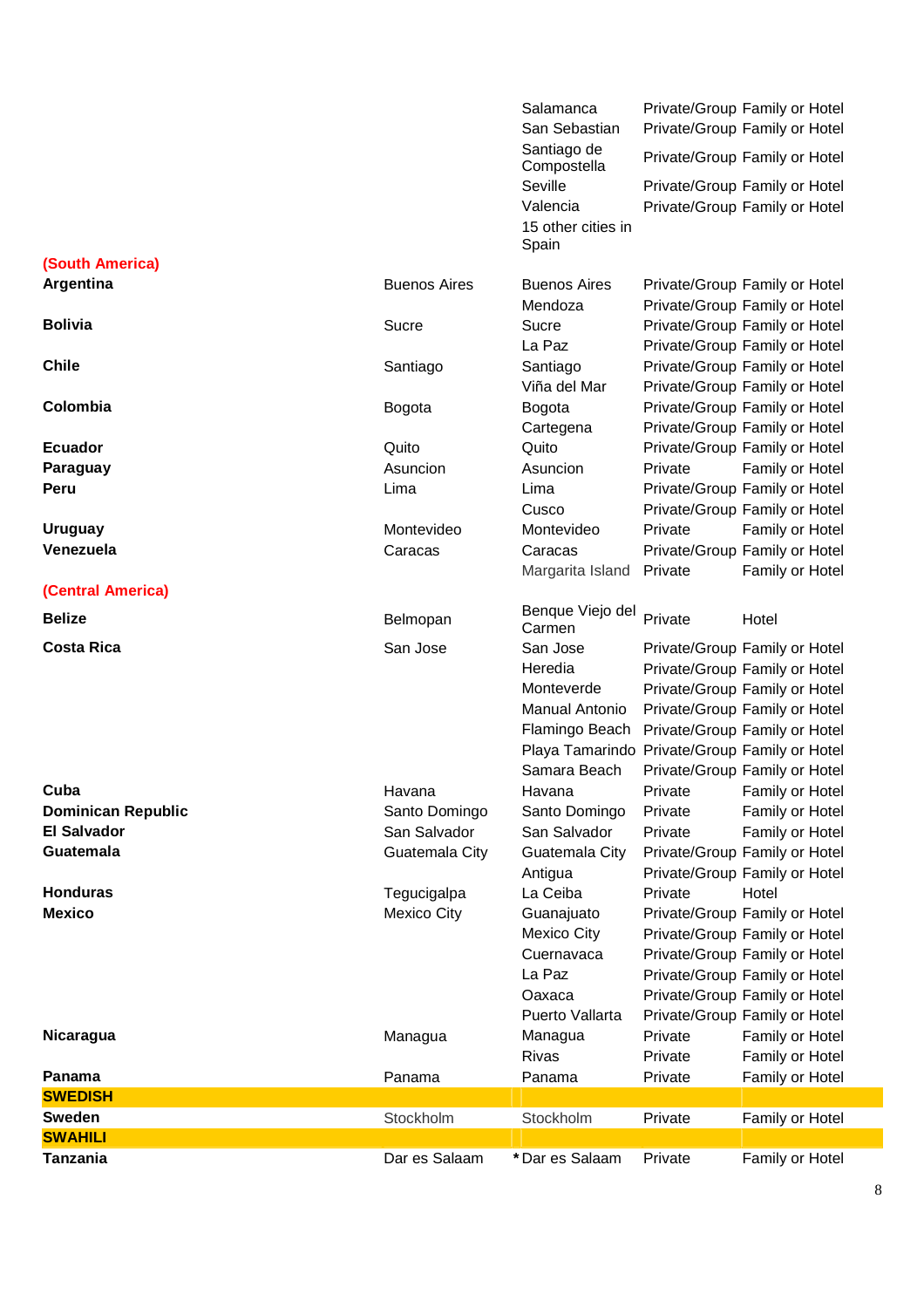|                            |                        | Arusha                             | Private                       | Family or Hotel                                       |
|----------------------------|------------------------|------------------------------------|-------------------------------|-------------------------------------------------------|
| Kenya                      | Nairobi                | Nairobi                            | Private                       | Family or Hotel                                       |
| Uganda                     | Kampala                | Kampala                            | Private                       | Family or Hotel                                       |
| <b>TAGALOG</b>             |                        |                                    |                               |                                                       |
| <b>Philippines</b>         | Manila                 | Manila                             | Group &<br>Private            | Family / Hotel                                        |
| <b>Vietnam</b>             |                        | <b>Tagaytay City</b><br>Hanoi      | Private<br>Private            | Family / Hotel<br>Hotel                               |
| <b>TAIWANESE</b>           |                        |                                    |                               |                                                       |
| <b>Taiwan</b>              | Taipei                 | Taipei                             | Group &<br>Private            | Apt/Hotel                                             |
| <b>TAMIL</b>               |                        |                                    |                               |                                                       |
| India<br>Sri Lanka         | New Dehli<br>Colombo   | New Dehli<br>Colombo               | Private<br>Private            | Hotel<br>Hotel                                        |
| <b>TAJIK</b>               |                        |                                    |                               |                                                       |
| <b>Tajikistan</b><br>India | Dushabe<br>New Dehli   | Dushabe<br>New Dehli               | Private<br>Private            | Family / Hotel<br>Hotel                               |
| <b>THAI</b>                |                        |                                    |                               |                                                       |
| <b>Thailand</b>            | Bangkok                | Bangkok<br>* Chiang Mai            | Private<br>Private            | Family / Hotel<br>Family / Hotel                      |
| <b>Malaysia</b><br>Vietnam | Kuala Lumpur           | Kuala Lumpur<br>Hanoi              | Private                       | Hotel                                                 |
| <b>TURKISH</b>             |                        |                                    |                               |                                                       |
| <b>Turkey</b>              | Ankara                 | Ankara<br>Istanbul<br><b>Bursa</b> | Private<br>Private<br>Private | Family or Hotel<br>Family or Hotel<br>Family or Hotel |
| <b>Cyprus</b>              | Nicosia                | Nicosia                            | Private                       | Hotel/Apt                                             |
| <b>TURKMEN</b>             |                        |                                    |                               |                                                       |
| <b>Turkmenistan</b>        | Ashgabat               | Ashgabat                           | Private                       | Hotel                                                 |
| <b>UKRAINIAN</b>           |                        |                                    |                               |                                                       |
| <b>Ukraine</b>             | Kiev                   | Kiev                               | Private                       | Family or Hotel                                       |
| Georgia                    | <b>Tbillsi</b>         | <b>T</b> billsi                    | Private                       | Family or Hotel                                       |
| <b>URDU</b>                |                        |                                    |                               |                                                       |
| Afghanistan                | Kabul                  | <b>CURRENTLY NOT</b><br>AVAILABLE  |                               |                                                       |
| India                      | New Delhi              | New Delhi<br>Lucknow               | Private<br>Private            | Hotel<br>Hotel                                        |
| <b>Pakistan</b>            | Islamabad              | <b>CURRENTLY NOT</b><br>AVAILABLE  |                               |                                                       |
| <b>Nepal</b><br><b>UAE</b> | Kathmandu<br>Abu Dhabi | * Kathmandu<br>Abu Dhabi           | Private<br>Private            | Hotel/Apt<br>Hotel                                    |
|                            |                        | Dubai                              | Private                       | Hotel                                                 |
| <b>UZBEK</b>               |                        |                                    |                               |                                                       |
| <b>Tajikistan</b>          | Dushabe                | *Dushabe                           | Private                       | Family / Hotel                                        |
| <b>Uzbekistan</b>          | Tashkent               | Tashkent                           | Private                       | Hotel                                                 |
| <b>VIETNAMESE</b>          |                        |                                    |                               |                                                       |
| Vietnam                    | Hanoi                  | Hanoi<br>Ho Chi Minh city          | Private<br>Private            | Family / Hotel<br>Family / Hotel                      |
| <b>WOLOF</b>               |                        |                                    |                               |                                                       |
| Senegal<br><b>YORUBA</b>   | Dakar                  | Dakar                              | Private                       | Family or Hotel                                       |
| <b>Benin</b>               | Porto-Novo             | Cotonou                            | Private                       | Hotel/Apt                                             |